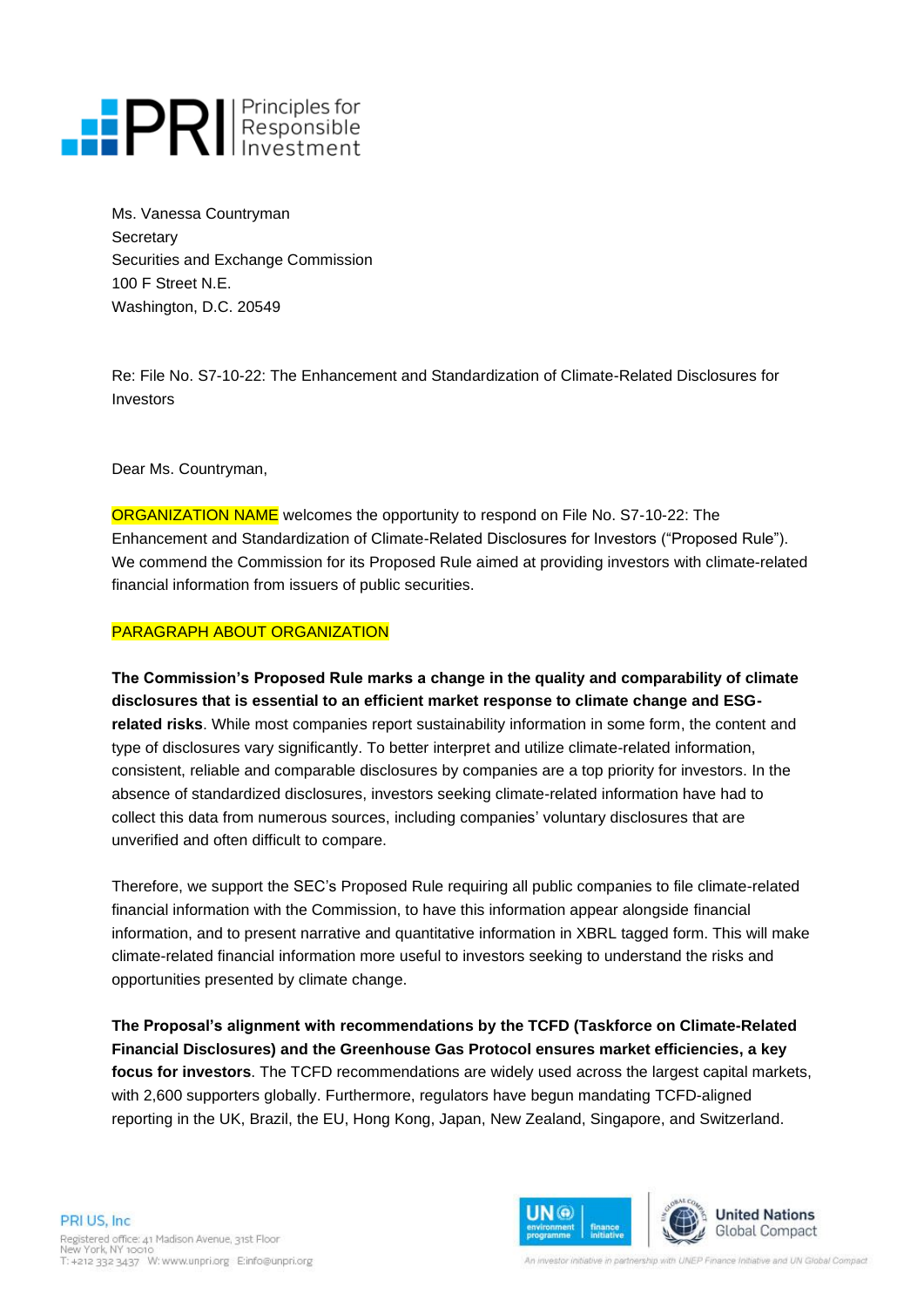The IFRS Foundation, which sets accounting standards used in over 140 nations, recently released its own proposal for climate-related disclosures via its International Sustainability Standards Board (ISSB). The ISSB proposal similarly uses the TCFD recommendations as a baseline and has significant similarities to the SEC's proposal.

Coherence with future ISSB standards will reduce the burden of compliance on issuers as many of the largest US issuers are global companies and will likely fall under the disclosure requirements of a jurisdiction following ISSB standards. Furthermore, globally coherent disclosure requirements will lead to better comparability of data for investors.

**The SEC's decision to mandate climate-related financial disclosures by US public companies will help companies prepare and plan for the transition to a low-carbon economy and protect investors and US competitiveness in the economies of the future.** It is important for investors to understand how companies are managing climate risks and following through on public statements via action towards set goals. The Proposed Rule also includes safe harbor provisions for forwardlooking information and Scope 3 emissions, and a reporting phase-in period based on the registrant's filer status, which aims to address issuers' concerns about compliance. The Proposed Rule could also ease the burden on companies that are currently providing this information in numerous formats in response to various investor questionnaires on climate information and shareholder proposals calling for this information.

In our opinion, the Proposed Rule strikes the right balance between investors' needs for climaterelated information and issuers' ability to collect and report this information.

## *Response to Request for Comment on selected questions [optional]*

*The PRI recommends signatories read the [Proposed Rule](https://www.sec.gov/rules/proposed/2022/33-11042.pdf) and respond to all relevant questions – in particular, we recommend responding to the questions below on investor use of information.* 

**2:** If adopted, how will investors utilize the disclosures contemplated in this release to assess climaterelated risks? How will investors use the information to assess the physical effects and related financial impacts from climate-related events? How will investors use the information to assess risks associated with a transition to a lower carbon economy?

**60:** Would the impact from climate-related events and transition activities yield decision-useful information for investors?

**81:** Should we require disclosure of financial estimates and assumptions impacted by the climaterelated events and transition activities (including disclosed targets), as proposed? How would investors use this information?

**93.** How would investors use GHG emissions disclosures to inform their investment and voting decisions? How would such disclosures provide insight into a registrant's financial condition, changes in financial condition, and results of operations? How would such disclosures help investors evaluate